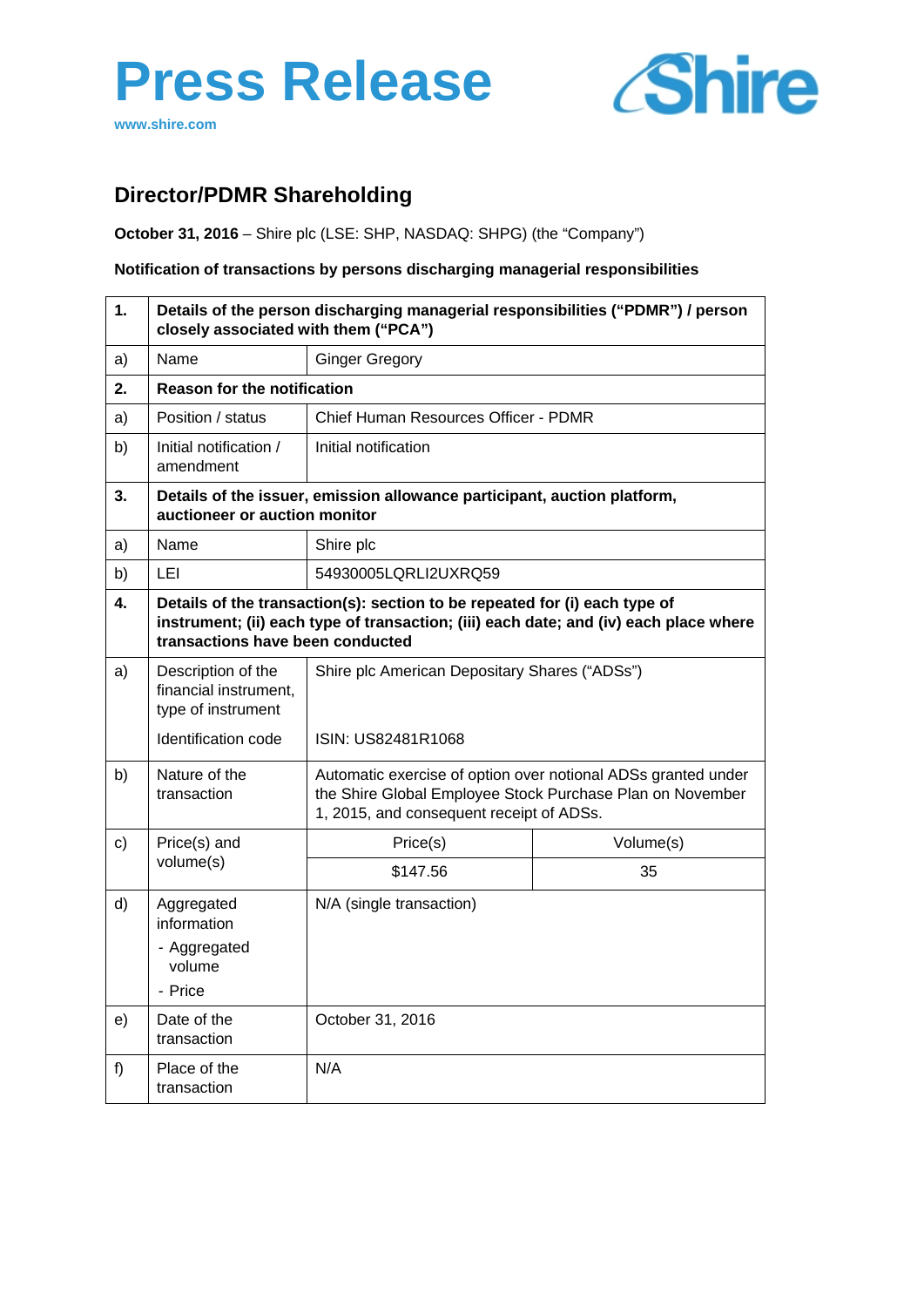| 1.           | Details of the person discharging managerial responsibilities ("PDMR") / person<br>closely associated with them ("PCA") |                                                                                                                                                                                                         |           |  |
|--------------|-------------------------------------------------------------------------------------------------------------------------|---------------------------------------------------------------------------------------------------------------------------------------------------------------------------------------------------------|-----------|--|
| a)           | Name                                                                                                                    | <b>Flemming Ornskov</b>                                                                                                                                                                                 |           |  |
| 2.           | <b>Reason for the notification</b>                                                                                      |                                                                                                                                                                                                         |           |  |
| a)           | Position / status                                                                                                       | <b>Chief Executive Officer - PDMR</b>                                                                                                                                                                   |           |  |
| b)           | Initial notification /<br>amendment                                                                                     | Initial notification                                                                                                                                                                                    |           |  |
| 3.           | Details of the issuer, emission allowance participant, auction platform,<br>auctioneer or auction monitor               |                                                                                                                                                                                                         |           |  |
| a)           | Name                                                                                                                    | Shire plc                                                                                                                                                                                               |           |  |
| b)           | LEI                                                                                                                     | 54930005LQRLI2UXRQ59                                                                                                                                                                                    |           |  |
| 4.           |                                                                                                                         | Details of the transaction(s): section to be repeated for (i) each type of<br>instrument; (ii) each type of transaction; (iii) each date; and (iv) each place where<br>transactions have been conducted |           |  |
| a)           | Description of the<br>financial instrument,<br>type of instrument                                                       | Shire plc American Depositary Shares ("ADSs")<br>ISIN: US82481R1068                                                                                                                                     |           |  |
|              | Identification code                                                                                                     |                                                                                                                                                                                                         |           |  |
| b)           | Nature of the<br>transaction                                                                                            | Automatic exercise of option over notional ADSs granted under<br>the Shire Global Employee Stock Purchase Plan on November<br>1, 2015, and consequent receipt of ADSs.                                  |           |  |
| $\mathsf{c}$ | Price(s) and<br>volume(s)                                                                                               | Price(s)                                                                                                                                                                                                | Volume(s) |  |
|              |                                                                                                                         | \$147.56                                                                                                                                                                                                | 84        |  |
| d)           | Aggregated<br>information<br>- Aggregated<br>volume<br>- Price                                                          | N/A (single transaction)                                                                                                                                                                                |           |  |
| e)           | Date of the<br>transaction                                                                                              | October 31, 2016                                                                                                                                                                                        |           |  |
| f            | Place of the<br>transaction                                                                                             | N/A                                                                                                                                                                                                     |           |  |

| 1. | Details of the person discharging managerial responsibilities ("PDMR") / person<br>closely associated with them ("PCA") |                              |  |
|----|-------------------------------------------------------------------------------------------------------------------------|------------------------------|--|
| a) | Name                                                                                                                    | Perry Sternberg              |  |
| 2. | <b>Reason for the notification</b>                                                                                      |                              |  |
| a) | Position / status                                                                                                       | Head of US Commercial - PDMR |  |
| b) | Initial notification /<br>amendment                                                                                     | Initial notification         |  |
| 3. | Details of the issuer, emission allowance participant, auction platform,<br>auctioneer or auction monitor               |                              |  |
| a) | Name                                                                                                                    | Shire plc                    |  |
| b) | LEI                                                                                                                     | 54930005LQRLI2UXRQ59         |  |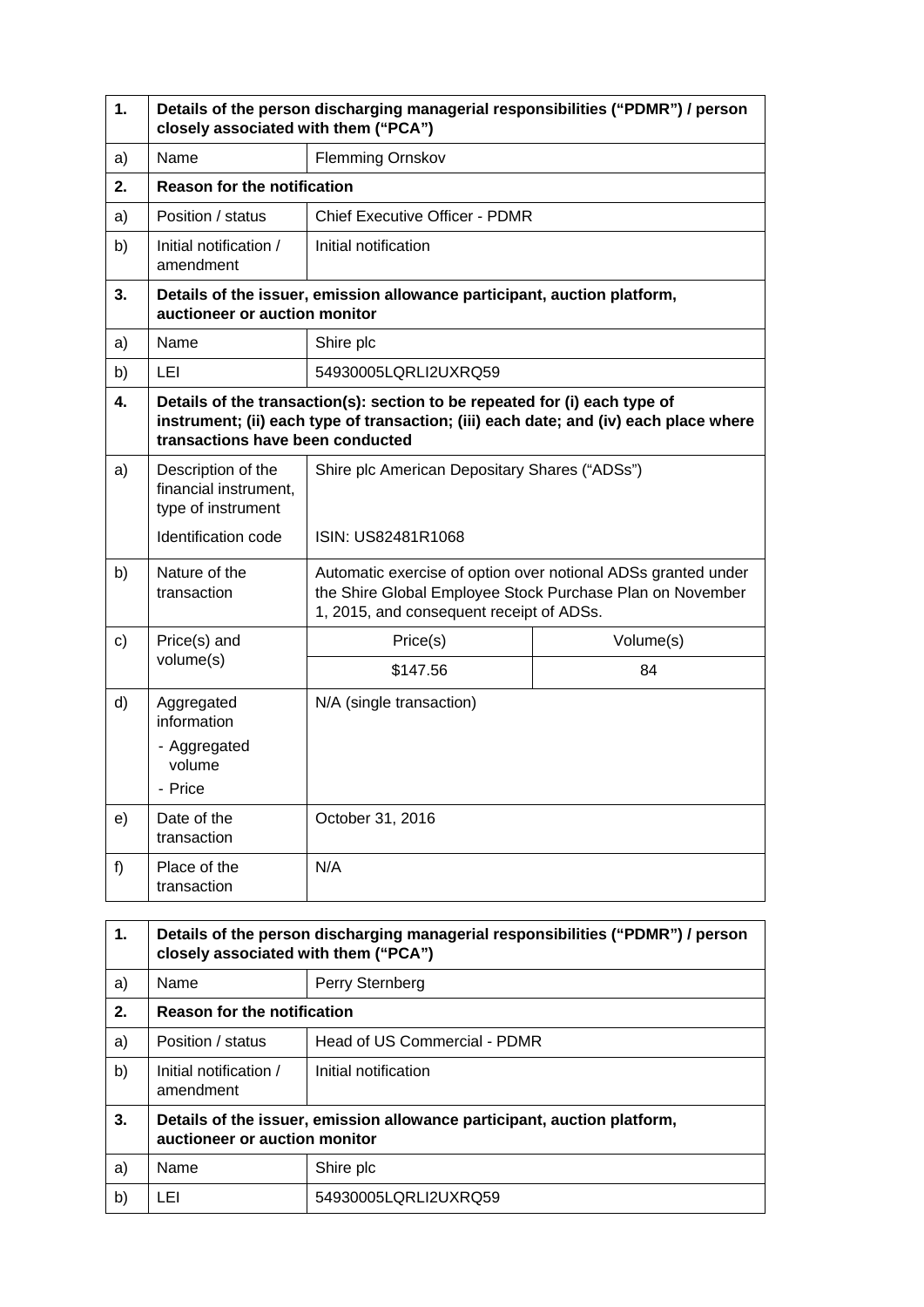| 4.    | Details of the transaction(s): section to be repeated for (i) each type of<br>instrument; (ii) each type of transaction; (iii) each date; and (iv) each place where<br>transactions have been conducted |                                                                                                                                                                        |           |
|-------|---------------------------------------------------------------------------------------------------------------------------------------------------------------------------------------------------------|------------------------------------------------------------------------------------------------------------------------------------------------------------------------|-----------|
| a)    | Description of the<br>financial instrument,<br>type of instrument<br>Identification code                                                                                                                | Shire plc American Depositary Shares ("ADSs")<br>ISIN: US82481R1068                                                                                                    |           |
| b)    | Nature of the<br>transaction                                                                                                                                                                            | Automatic exercise of option over notional ADSs granted under<br>the Shire Global Employee Stock Purchase Plan on November<br>1, 2015, and consequent receipt of ADSs. |           |
| c)    | Price(s) and<br>volume(s)                                                                                                                                                                               | Price(s)                                                                                                                                                               | Volume(s) |
|       |                                                                                                                                                                                                         | \$147.56                                                                                                                                                               | 84        |
| d)    | Aggregated<br>information<br>- Aggregated<br>volume<br>- Price                                                                                                                                          | N/A (single transaction)                                                                                                                                               |           |
| e)    | Date of the<br>transaction                                                                                                                                                                              | October 31, 2016                                                                                                                                                       |           |
| $f$ ) | Place of the<br>transaction                                                                                                                                                                             | N/A                                                                                                                                                                    |           |

| 1. | Details of the person discharging managerial responsibilities ("PDMR") / person<br>closely associated with them ("PCA")                                                                                 |                                                                                                                                  |                                                             |  |
|----|---------------------------------------------------------------------------------------------------------------------------------------------------------------------------------------------------------|----------------------------------------------------------------------------------------------------------------------------------|-------------------------------------------------------------|--|
| a) | Name                                                                                                                                                                                                    | Kim Stratton                                                                                                                     |                                                             |  |
| 2. | <b>Reason for the notification</b>                                                                                                                                                                      |                                                                                                                                  |                                                             |  |
| a) | Position / status                                                                                                                                                                                       | Head of International Commercial - PDMR                                                                                          |                                                             |  |
| b) | Initial notification /<br>amendment                                                                                                                                                                     | Initial notification                                                                                                             |                                                             |  |
| 3. | Details of the issuer, emission allowance participant, auction platform,<br>auctioneer or auction monitor                                                                                               |                                                                                                                                  |                                                             |  |
| a) | Name                                                                                                                                                                                                    | Shire plc                                                                                                                        |                                                             |  |
| b) | LEI                                                                                                                                                                                                     | 54930005LQRLI2UXRQ59                                                                                                             |                                                             |  |
| 4. | Details of the transaction(s): section to be repeated for (i) each type of<br>instrument; (ii) each type of transaction; (iii) each date; and (iv) each place where<br>transactions have been conducted |                                                                                                                                  |                                                             |  |
| a) | Description of the<br>financial instrument,                                                                                                                                                             | Shire plc Ordinary Shares of 5 pence each ("Ordinary Shares")                                                                    |                                                             |  |
|    | type of instrument                                                                                                                                                                                      |                                                                                                                                  |                                                             |  |
|    | Identification code                                                                                                                                                                                     | ISIN: JE00B2QKY057                                                                                                               |                                                             |  |
| b) | Nature of the<br>transaction                                                                                                                                                                            | Automatic exercise of option over notional Ordinary Shares<br>on November 1, 2015, and consequent receipt of Ordinary<br>Shares. | granted under the Shire Global Employee Stock Purchase Plan |  |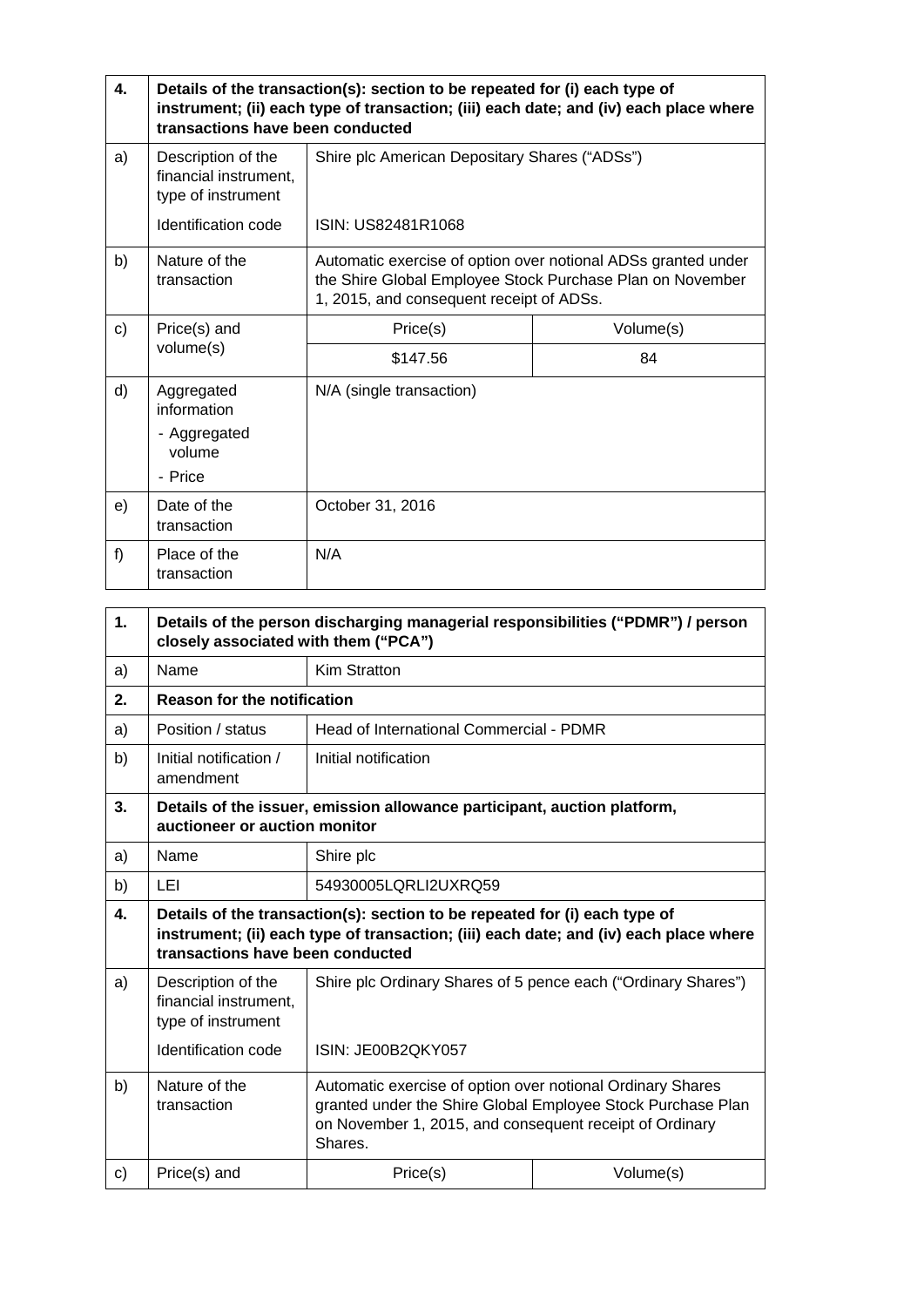|    | volume(s)                         | £40.70                   | 244 |
|----|-----------------------------------|--------------------------|-----|
| d) | Aggregated<br>information         | N/A (single transaction) |     |
|    | - Aggregated<br>volume<br>- Price |                          |     |
| e) | Date of the<br>transaction        | October 31, 2016         |     |
| f) | Place of the<br>transaction       | N/A                      |     |

| 1.            | Details of the person discharging managerial responsibilities ("PDMR") / person<br>closely associated with them ("PCA") |                                                                                                                                                                        |           |  |
|---------------|-------------------------------------------------------------------------------------------------------------------------|------------------------------------------------------------------------------------------------------------------------------------------------------------------------|-----------|--|
| a)            | Name                                                                                                                    | <b>Phil Vickers</b>                                                                                                                                                    |           |  |
| 2.            | <b>Reason for the notification</b>                                                                                      |                                                                                                                                                                        |           |  |
| a)            | Position / status                                                                                                       | Head of Research and Development - PDMR                                                                                                                                |           |  |
| b)            | Initial notification /<br>amendment                                                                                     | Initial notification                                                                                                                                                   |           |  |
| 3.            | Details of the issuer, emission allowance participant, auction platform,<br>auctioneer or auction monitor               |                                                                                                                                                                        |           |  |
| a)            | Name                                                                                                                    | Shire plc                                                                                                                                                              |           |  |
| b)            | LEI                                                                                                                     | 54930005LQRLI2UXRQ59                                                                                                                                                   |           |  |
| 4.            | transactions have been conducted                                                                                        | Details of the transaction(s): section to be repeated for (i) each type of<br>instrument; (ii) each type of transaction; (iii) each date; and (iv) each place where    |           |  |
| a)            | Description of the<br>financial instrument,<br>type of instrument                                                       | Shire plc American Depositary Shares ("ADSs")<br>ISIN: US82481R1068                                                                                                    |           |  |
|               | Identification code                                                                                                     |                                                                                                                                                                        |           |  |
| b)            | Nature of the<br>transaction                                                                                            | Automatic exercise of option over notional ADSs granted under<br>the Shire Global Employee Stock Purchase Plan on November<br>1, 2015, and consequent receipt of ADSs. |           |  |
| $\mathbf{c})$ | Price(s) and<br>volume(s)                                                                                               | Price(s)                                                                                                                                                               | Volume(s) |  |
|               |                                                                                                                         | \$147.56                                                                                                                                                               | 84        |  |
| d)            | Aggregated<br>information<br>- Aggregated<br>volume<br>- Price                                                          | N/A (single transaction)                                                                                                                                               |           |  |
| e)            | Date of the<br>transaction                                                                                              | October 31, 2016                                                                                                                                                       |           |  |
| f             | Place of the<br>transaction                                                                                             | N/A                                                                                                                                                                    |           |  |

Oliver Strawbridge Senior Assistant Company Secretary